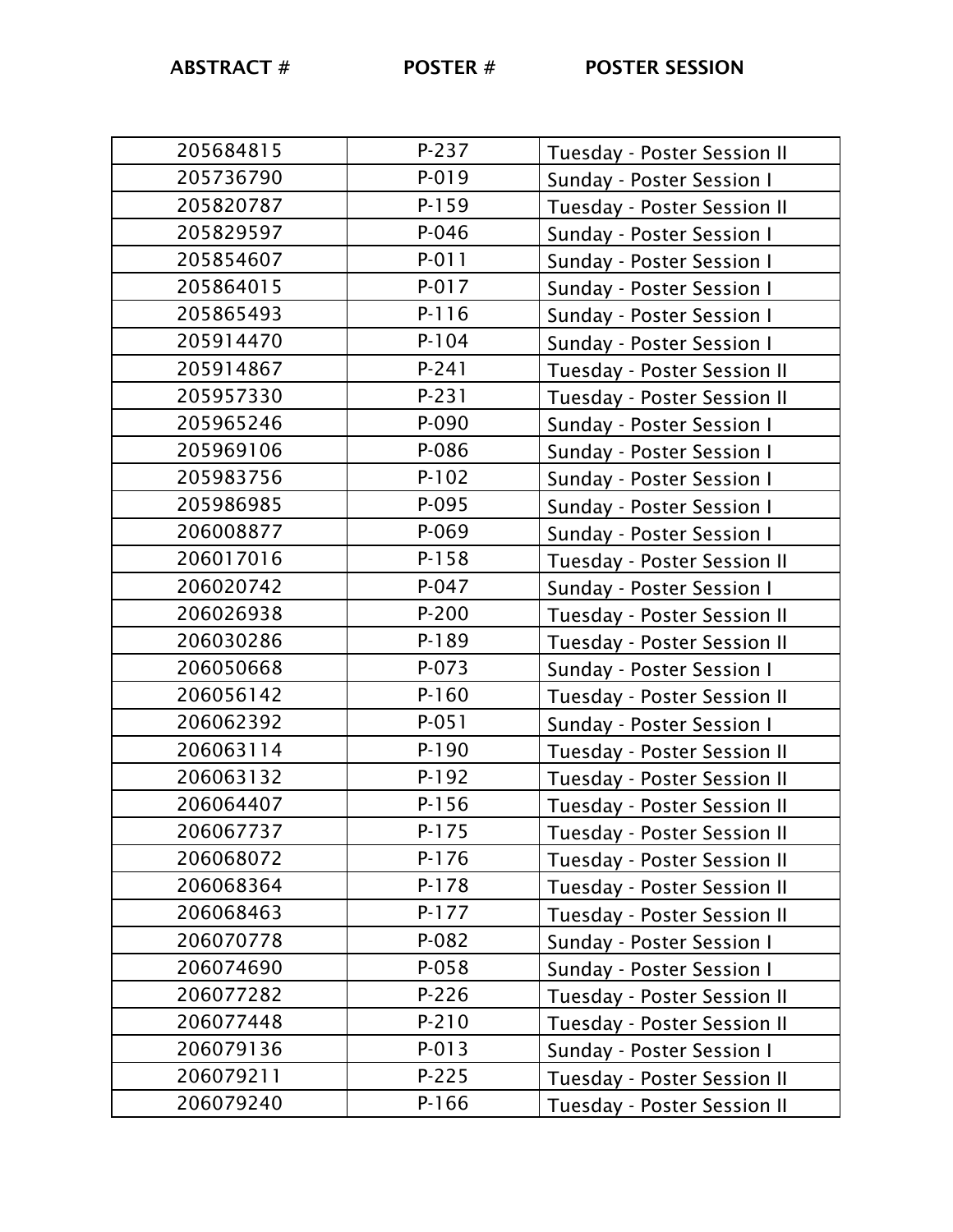| 206080055 | P-229   | Tuesday - Poster Session II |
|-----------|---------|-----------------------------|
| 206080182 | $P-228$ | Tuesday - Poster Session II |
| 206081511 | $P-117$ | Sunday - Poster Session I   |
| 206081558 | P-118   | Sunday - Poster Session I   |
| 206081628 | $P-149$ | Tuesday - Poster Session II |
| 206081801 | P-111   | Sunday - Poster Session I   |
| 206081908 | $P-129$ | Tuesday - Poster Session II |
| 206081992 | P-060   | Sunday - Poster Session I   |
| 206082000 | P-059   | Sunday - Poster Session I   |
| 206084168 | P-119   | Sunday - Poster Session I   |
| 206086624 | $P-211$ | Tuesday - Poster Session II |
| 206086662 | P-184   | Tuesday - Poster Session II |
| 206087665 | $P-061$ | Sunday - Poster Session I   |
| 206087897 | P-074   | Sunday - Poster Session I   |
| 206088771 | $P-025$ | Sunday - Poster Session I   |
| 206089053 | $P-139$ | Tuesday - Poster Session II |
| 206089246 | P-094   | Sunday - Poster Session I   |
| 206091038 | $P-113$ | Sunday - Poster Session I   |
| 206091087 | P-114   | Sunday - Poster Session I   |
| 206091153 | P-115   | Sunday - Poster Session I   |
| 206091595 | $P-122$ | Sunday - Poster Session I   |
| 206091661 | $P-141$ | Tuesday - Poster Session II |
| 206092180 | $P-140$ | Tuesday - Poster Session II |
| 206092195 | P-208   | Tuesday - Poster Session II |
| 206092225 | $P-169$ | Tuesday - Poster Session II |
| 206092233 | P-142   | Tuesday - Poster Session II |
| 206092287 | P-089   | Sunday - Poster Session I   |
| 206092331 | P-235   | Tuesday - Poster Session II |
| 206092731 | $P-053$ | Sunday - Poster Session I   |
| 206092851 | $P-146$ | Tuesday - Poster Session II |
| 206093256 | $P-198$ | Tuesday - Poster Session II |
| 206093367 | P-110   | Sunday - Poster Session I   |
| 206094284 | P-172   | Tuesday - Poster Session II |
| 206094770 | $P-107$ | Sunday - Poster Session I   |
| 206095816 | P-234   | Tuesday - Poster Session II |
| 206096444 | $P-132$ | Tuesday - Poster Session II |
| 206097291 | P-014   | Sunday - Poster Session I   |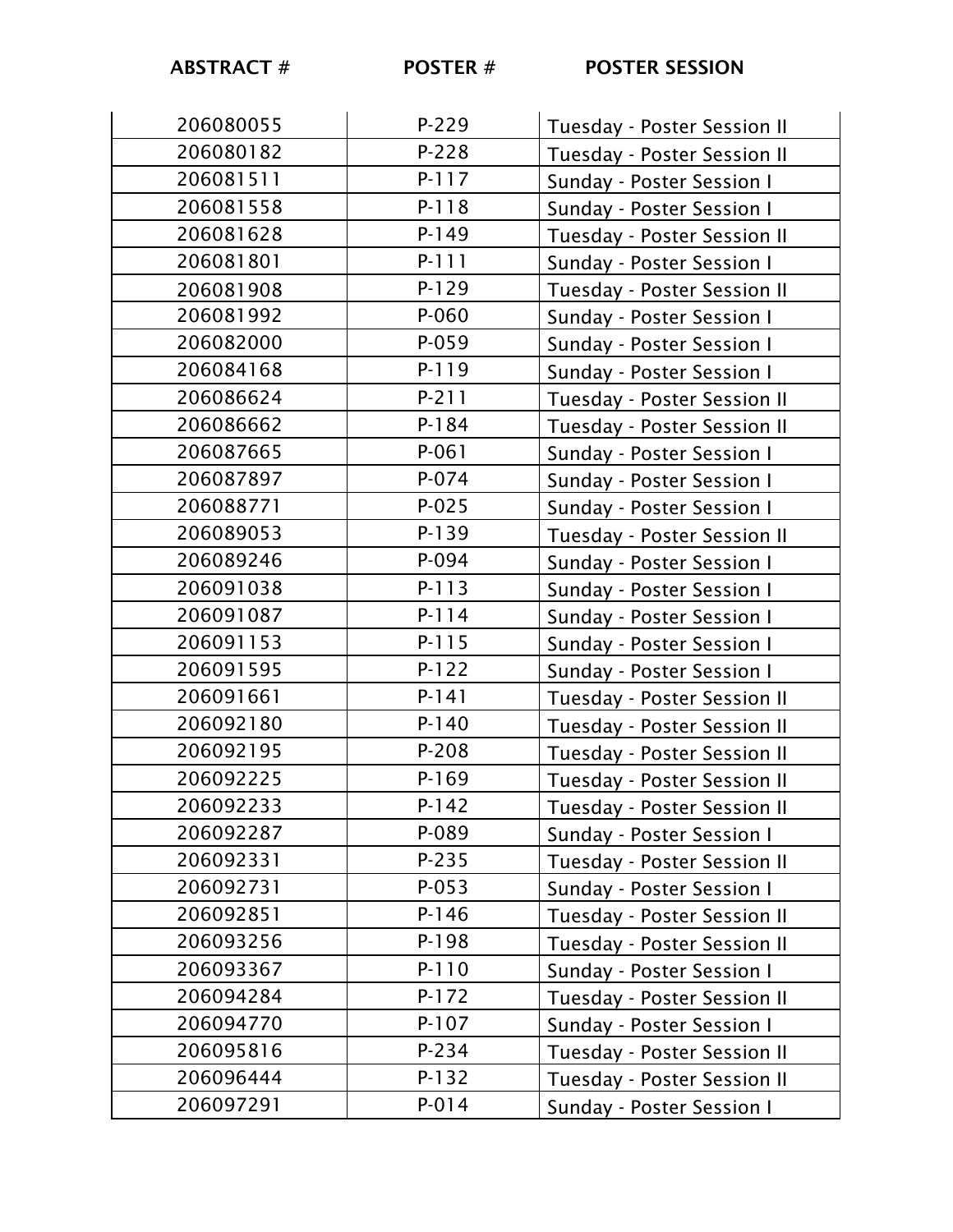| 206098590 | $P-207$   | Tuesday - Poster Session II |
|-----------|-----------|-----------------------------|
| 206100041 | P-168     | Tuesday - Poster Session II |
| 206101352 | $P-062$   | Sunday - Poster Session I   |
| 206101753 | $P - 024$ | Sunday - Poster Session I   |
| 206101924 | $P-217$   | Tuesday - Poster Session II |
| 206102312 | $P - 026$ | Sunday - Poster Session I   |
| 206103030 | P-010     | Sunday - Poster Session I   |
| 206103265 | $P-112$   | Sunday - Poster Session I   |
| 206103989 | $P-223$   | Tuesday - Poster Session II |
| 206104111 | $P-232$   | Tuesday - Poster Session II |
| 206105803 | $P-143$   | Tuesday - Poster Session II |
| 206107306 | $P - 054$ | Sunday - Poster Session I   |
| 206107644 | $P-165$   | Tuesday - Poster Session II |
| 206108263 | P-173     | Tuesday - Poster Session II |
| 206108973 | P-096     | Sunday - Poster Session I   |
| 206111943 | P-032     | Sunday - Poster Session I   |
| 206112499 | $P-120$   | Sunday - Poster Session I   |
| 206112795 | $P-138$   | Tuesday - Poster Session II |
| 206115636 | $P-002$   | Sunday - Poster Session I   |
| 206116038 | $P-031$   | Sunday - Poster Session I   |
| 206123157 | $P-179$   | Tuesday - Poster Session II |
| 206125598 | $P-041$   | Sunday - Poster Session I   |
| 206125912 | P-197     | Tuesday - Poster Session II |
| 206128899 | $P-174$   | Tuesday - Poster Session II |
| 206130085 | $P-130$   | Tuesday - Poster Session II |
| 206132676 | P-008     | Sunday - Poster Session I   |
| 206134133 | P-070     | Sunday - Poster Session I   |
| 206138413 | P-155     | Tuesday - Poster Session II |
| 206139695 | $P-183$   | Tuesday - Poster Session II |
| 206140522 | P-004     | Sunday - Poster Session I   |
| 206142615 | P-220     | Tuesday - Poster Session II |
| 206142873 | P-037     | Sunday - Poster Session I   |
| 206147607 | P-077     | Sunday - Poster Session I   |
| 206147876 | P-064     | Sunday - Poster Session I   |
| 206148698 | $P-188$   | Tuesday - Poster Session II |
| 206149291 | P-012     | Sunday - Poster Session I   |
| 206153623 | P-085     | Sunday - Poster Session I   |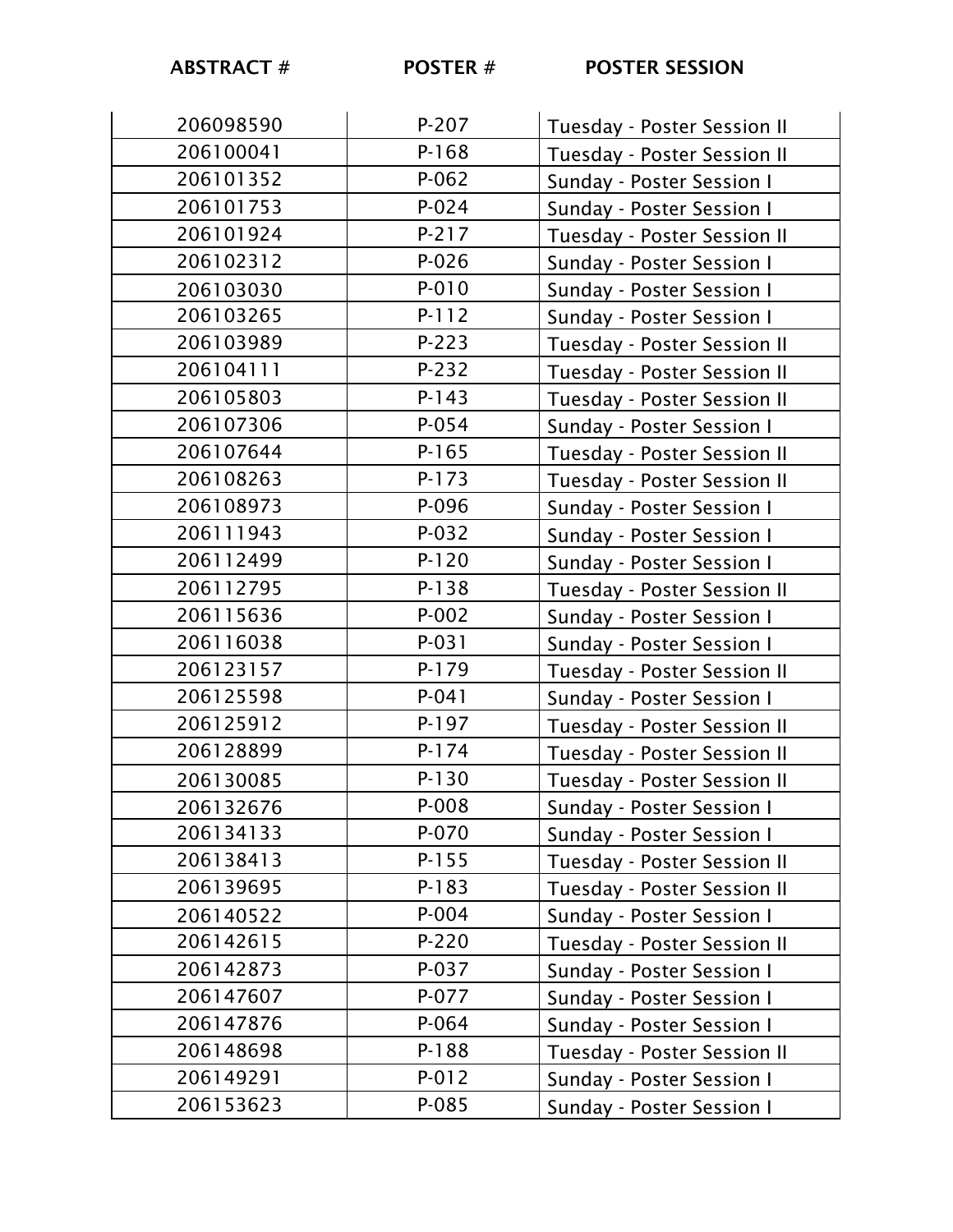| 206157907 | $P-151$   | Tuesday - Poster Session II |
|-----------|-----------|-----------------------------|
| 206158334 | $P-052$   | Sunday - Poster Session I   |
| 206158383 | $P-131$   | Tuesday - Poster Session II |
| 206159700 | P-209     | Tuesday - Poster Session II |
| 206161713 | $P-152$   | Tuesday - Poster Session II |
| 206162380 | P-081     | Sunday - Poster Session I   |
| 206163320 | $P-150$   | Tuesday - Poster Session II |
| 206167560 | $P-161$   | Tuesday - Poster Session II |
| 206168377 | P-088     | Sunday - Poster Session I   |
| 206168411 | $P-164$   | Tuesday - Poster Session II |
| 206170087 | P-201     | Tuesday - Poster Session II |
| 206170171 | $P-028$   | Sunday - Poster Session I   |
| 206170827 | P-137     | Tuesday - Poster Session II |
| 206171092 | P-036     | Sunday - Poster Session I   |
| 206171318 | $P-005$   | Sunday - Poster Session I   |
| 206172322 | $P-048$   | Sunday - Poster Session I   |
| 206172874 | $P-126$   | Tuesday - Poster Session II |
| 206173776 | P-087     | Sunday - Poster Session I   |
| 206175375 | $P-236$   | Tuesday - Poster Session II |
| 206175865 | $P-015$   | Sunday - Poster Session I   |
| 206176145 | P-109     | Sunday - Poster Session I   |
| 206177503 | $P-154$   | Tuesday - Poster Session II |
| 206177521 | P-206     | Tuesday - Poster Session II |
| 206178719 | P-199     | Tuesday - Poster Session II |
| 206178765 | P-093     | Sunday - Poster Session I   |
| 206179012 | P-193     | Tuesday - Poster Session II |
| 206179759 | P-039     | Sunday - Poster Session I   |
| 206180263 | $P - 020$ | Sunday - Poster Session I   |
| 206180724 | $P-186$   | Tuesday - Poster Session II |
| 206181060 | $P-240$   | Tuesday - Poster Session II |
| 206181624 | $P-182$   | Tuesday - Poster Session II |
| 206181716 | P-009     | Sunday - Poster Session I   |
| 206181804 | P-034     | Sunday - Poster Session I   |
| 206181884 | P-187     | Tuesday - Poster Session II |
| 206182095 | P-098     | Sunday - Poster Session I   |
| 206182156 | P-097     | Sunday - Poster Session I   |
| 206182181 | P-092     | Sunday - Poster Session I   |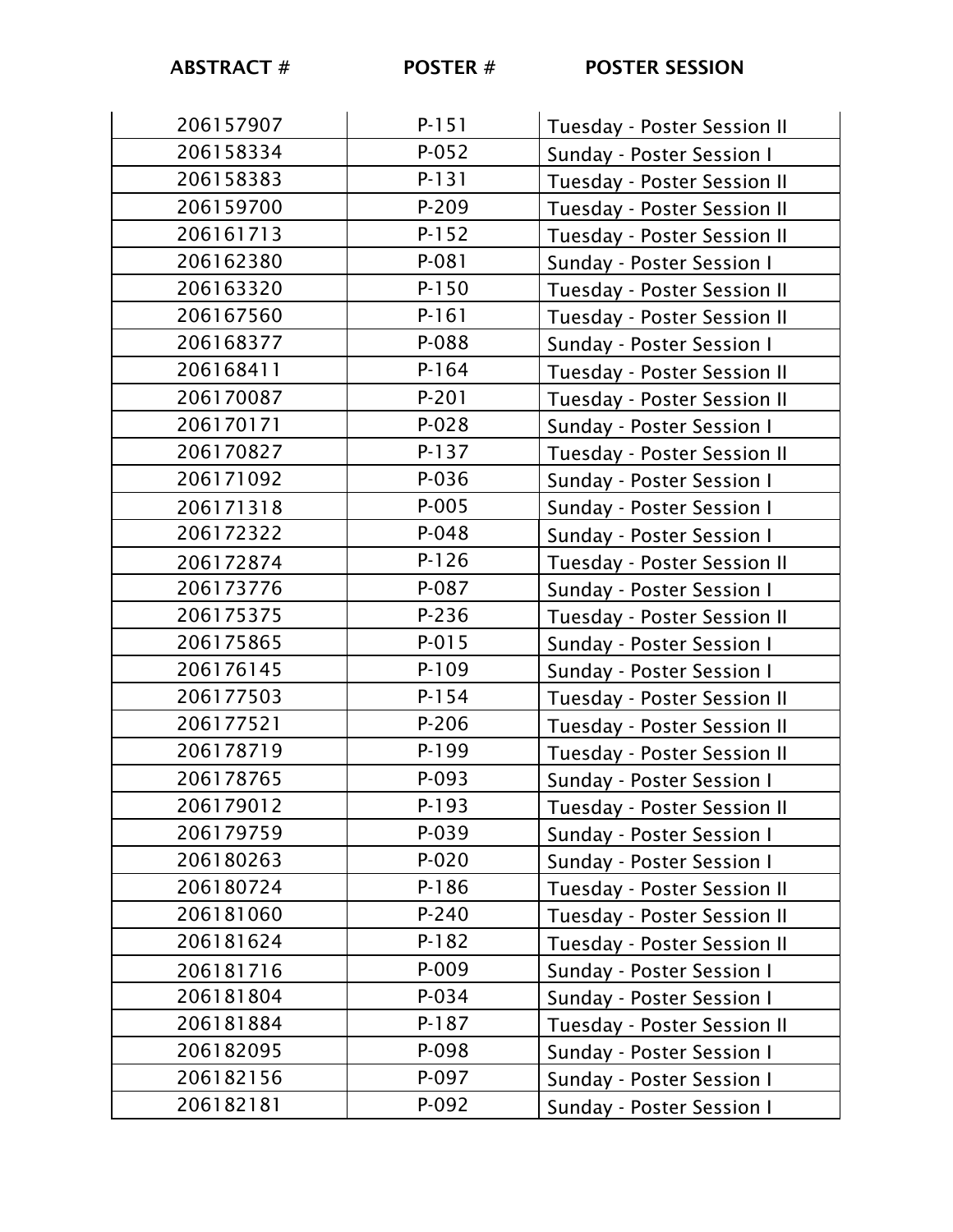| 206182285 | $P-023$ | Sunday - Poster Session I   |
|-----------|---------|-----------------------------|
| 206182733 | $P-215$ | Tuesday - Poster Session II |
| 206182986 | $P-157$ | Tuesday - Poster Session II |
| 206183186 | P-191   | Tuesday - Poster Session II |
| 206183904 | P-239   | Tuesday - Poster Session II |
| 206183940 | $P-021$ | Sunday - Poster Session I   |
| 206183986 | $P-162$ | Tuesday - Poster Session II |
| 206184517 | $P-230$ | Tuesday - Poster Session II |
| 206185234 | $P-203$ | Tuesday - Poster Session II |
| 206185438 | $P-218$ | Tuesday - Poster Session II |
| 206186027 | $P-003$ | Sunday - Poster Session I   |
| 206186172 | $P-103$ | Sunday - Poster Session I   |
| 206186283 | $P-027$ | Sunday - Poster Session I   |
| 206186318 | P-227   | Tuesday - Poster Session II |
| 206186646 | $P-205$ | Tuesday - Poster Session II |
| 206186810 | $P-029$ | Sunday - Poster Session I   |
| 206186822 | $P-212$ | Tuesday - Poster Session II |
| 206186890 | P-016   | Sunday - Poster Session I   |
| 206187616 | $P-213$ | Tuesday - Poster Session II |
| 206187728 | $P-049$ | Sunday - Poster Session I   |
| 206187956 | P-065   | Sunday - Poster Session I   |
| 206188237 | $P-185$ | Tuesday - Poster Session II |
| 206188364 | P-080   | Sunday - Poster Session I   |
| 206188533 | $P-007$ | Sunday - Poster Session I   |
| 206188744 | $P-153$ | Tuesday - Poster Session II |
| 206188835 | P-056   | Sunday - Poster Session I   |
| 206189181 | $P-063$ | Sunday - Poster Session I   |
| 206189320 | P-067   | Sunday - Poster Session I   |
| 206189340 | P-196   | Tuesday - Poster Session II |
| 206189365 | P-108   | Sunday - Poster Session I   |
| 206189371 | $P-045$ | Sunday - Poster Session I   |
| 206189466 | $P-167$ | Tuesday - Poster Session II |
| 206189572 | P-204   | Tuesday - Poster Session II |
| 206189679 | P-050   | Sunday - Poster Session I   |
| 206189718 | P-106   | Sunday - Poster Session I   |
| 206189753 | P-006   | Sunday - Poster Session I   |
| 206189765 | P-134   | Tuesday - Poster Session II |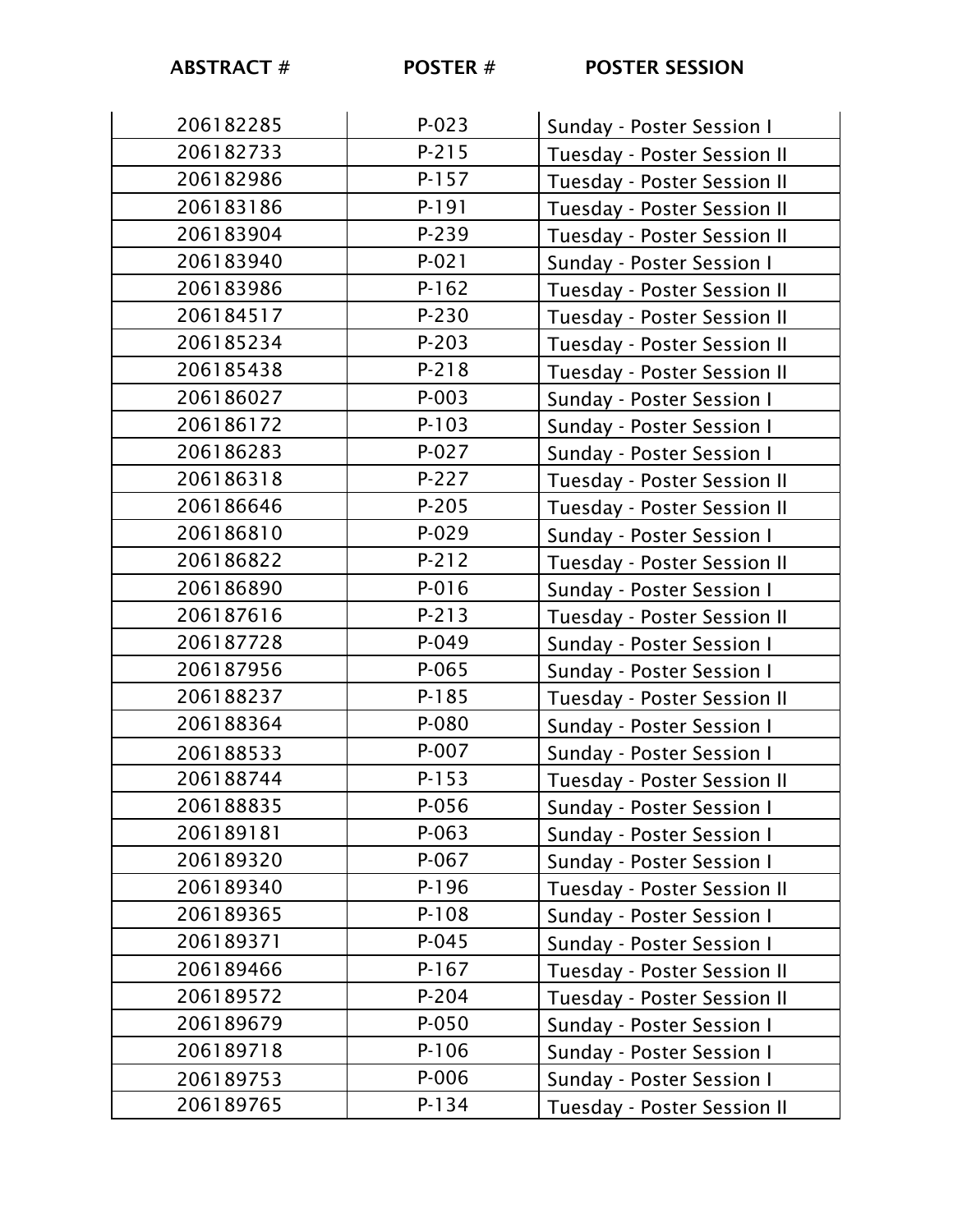| 206189817 | $P - 044$ | Sunday - Poster Session I   |
|-----------|-----------|-----------------------------|
| 206189892 | $P-145$   | Tuesday - Poster Session II |
| 206190282 | $P - 071$ | Sunday - Poster Session I   |
| 206190329 | $P-033$   | Sunday - Poster Session I   |
| 206190358 | P-135     | Tuesday - Poster Session II |
| 206190510 | P-018     | Sunday - Poster Session I   |
| 206190576 | $P-221$   | Tuesday - Poster Session II |
| 206190665 | $P-101$   | Sunday - Poster Session I   |
| 206190762 | $P - 001$ | Sunday - Poster Session I   |
| 206190784 | P-224     | Tuesday - Poster Session II |
| 206190806 | P-030     | Sunday - Poster Session I   |
| 206190808 | $P-035$   | Sunday - Poster Session I   |
| 206190908 | $P-148$   | Tuesday - Poster Session II |
| 206190993 | $P-214$   | Tuesday - Poster Session II |
| 206191048 | $P-144$   | Tuesday - Poster Session II |
| 206191131 | $P-181$   | Tuesday - Poster Session II |
| 206191350 | P-128     | Tuesday - Poster Session II |
| 206191497 | P-066     | Sunday - Poster Session I   |
| 206191625 | $P-133$   | Tuesday - Poster Session II |
| 206191633 | $P - 040$ | Sunday - Poster Session I   |
| 206191732 | $P-125$   | Tuesday - Poster Session II |
| 206191971 | $P-042$   | Sunday - Poster Session I   |
| 206192080 | $P-180$   | Tuesday - Poster Session II |
| 206192133 | $P-043$   | Sunday - Poster Session I   |
| 206192169 | $P-195$   | Tuesday - Poster Session II |
| 206192206 | P-127     | Tuesday - Poster Session II |
| 206192461 | P-057     | Sunday - Poster Session I   |
| 206192491 | P-233     | Tuesday - Poster Session II |
| 206192548 | P-091     | Sunday - Poster Session I   |
| 206192626 | P-075     | Sunday - Poster Session I   |
| 206192668 | P-079     | Sunday - Poster Session I   |
| 206192802 | P-072     | Sunday - Poster Session I   |
| 206192816 | P-078     | Sunday - Poster Session I   |
| 206192822 | $P-147$   | Tuesday - Poster Session II |
| 206192942 | $P-022$   | Sunday - Poster Session I   |
| 206192977 | P-076     | Sunday - Poster Session I   |
| 206193012 | P-194     | Tuesday - Poster Session II |